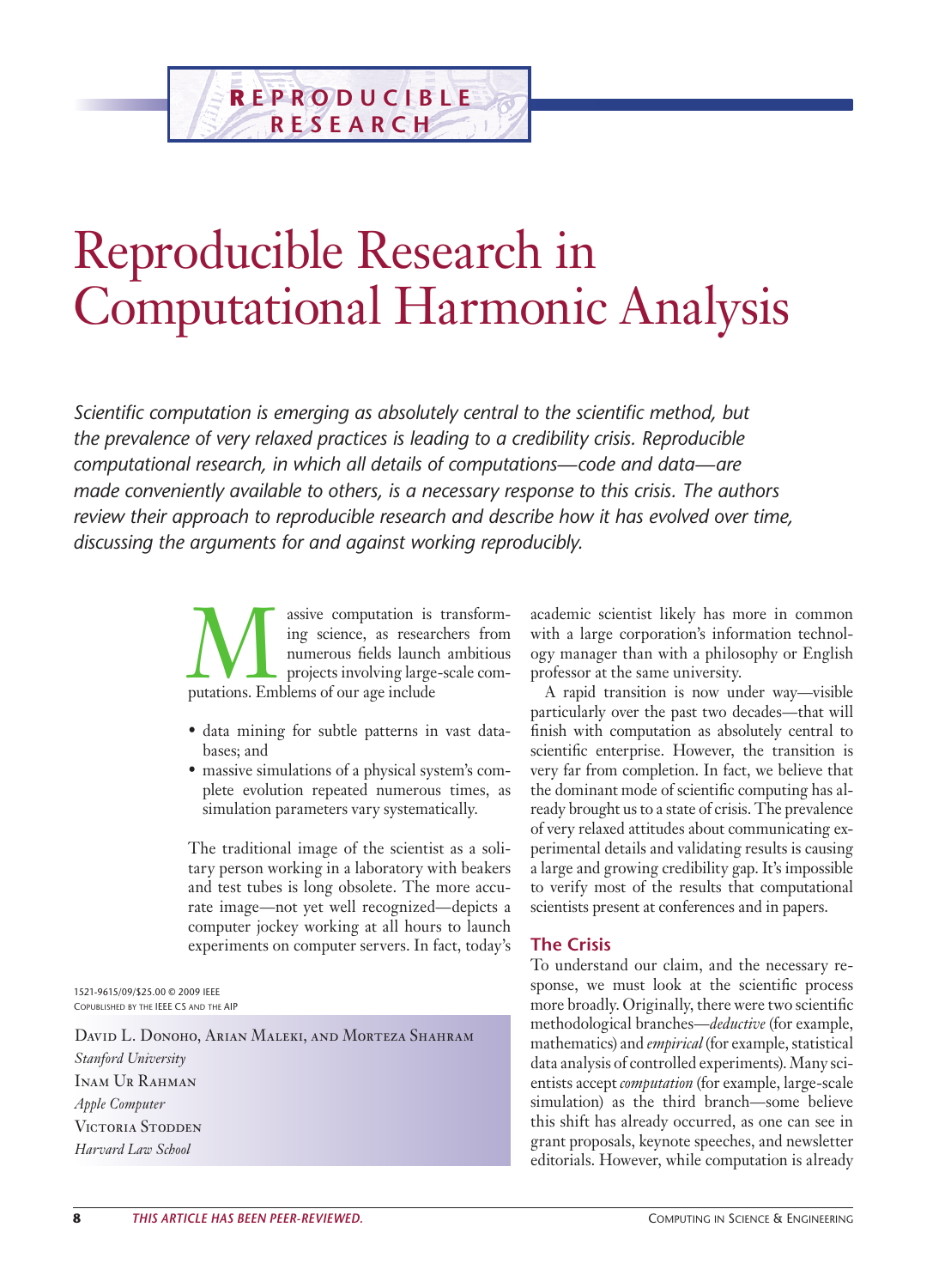indispensable, it does not yet deserve elevation to third-branch status because current computational science practice doesn't generate routinely verifiable knowledge. The scientific method's central motivation is the *ubiquity of error*—the awareness that mistakes and self-delusion can creep in absolutely anywhere and that the scientist's effort is primarily expended in recognizing and rooting out error. Before scientific computation can be accorded the status it aspires to, it must be practiced in a way that accepts the ubiquity of error, and work then to identify and root out error. Deduction and empiricism are powerful but error-prone. Even very disciplined and cultivated branches of science suffer notably from the problem of errors in final, published conclusions.<sup>1</sup> Vagueness, wandering attention, forgetfulness, and confusion can plague human reasoning. Data tend to be noisy, random samples contain misleading apparent patterns, and it's easy to mislabel data or misinterpret calculations. Beginning researchers in science face a lengthy struggle to discipline their thoughts and expressions and to identify and root out mistakes. They must also adopt disciplined habits of collection, treatment, and data processing and develop a profound understanding that measurement error causes mistakes in a substantial fraction of conclusions. Even established empirical scientists struggle when interpreting or processing a dataset; obscure misunderstandings could invalidate the analysis, or random noise could be confused with meaningful signal. Mature responses to the ubiquity of error have evolved: for deduction, formal logic, and mathematical proof; for empiricism, statistical hypothesis testing, and standardized reproducibility information (data, materials, and methods).

Like deduction and empiricism, computation is also highly error-prone. From the newcomer's struggle to make even the simplest computer program run to the seasoned professional's frustration when a server crashes in the middle of a large job, all is struggle against error. In the world of computing in general, not just scientific computing, the ubiquity of error has led to many responses: special programming languages, error-tracking systems, disciplined programming efforts, organized program testing schemes, and so on. The point we make is that the tendency to error is central to every application of computing.

In stark contrast to the sciences relying on deduction or empiricism, computational science is far less visibly concerned with the ubiquity of error. At conferences and in publications, it's now completely acceptable for a researcher to simply say, "here is what I did, and here are my results." Presenters devote almost no time to explaining why the audience should believe that they found and corrected errors in their computations. The presentation's core isn't about the struggle to root out error—as it would be in mature fields—but is instead a sales pitch: an enthusiastic presentation of ideas and a breezy demo of an implementation. Computational science has nothing like the elaborate mechanisms of formal proof in mathematics or meta-analysis in empirical science. Many users of scientific computing aren't even trying to follow a systematic, rigorous discipline that would in principle allow others to verify the claims they make. How dare we imagine that computational science, as routinely practiced, is reliable!

## **A Practical Response**

Jon Claerbout saw this crisis coming more than 20 years ago. Working in exploration geophysics, which requires data analysis and computational algorithm development, he saw that the informa-

*We publish not just computational results but also the complete software environment and data that generated those results.*

tion computational scientists conveyed in their publications was seriously incomplete. Paraphrasing Claerbout you might say that "an article about computational science in a scientific publication is not the scholarship itself, it's merely scholarship advertisement. The actual scholarship is the complete software development environment and the complete set of instructions which generated the figures."<sup>2</sup>

Claerbout, together with his Stanford Exploration Project team, developed a system for document preparation that attempted to encapsulate a body of work's full scholarly content. When reading an article using the special document viewer his team created, you find yourself inside the complete computational environment (code and data) that generated the results that the article presents. His group hyperlinked the code underlying the figures in the papers to the document so that readers could study and even rerun the code to reproduce the results from scratch. Readers could even play "what if" games, modifying the original version's parameters, to see how the author's results would change.

Although most scientists today can more easily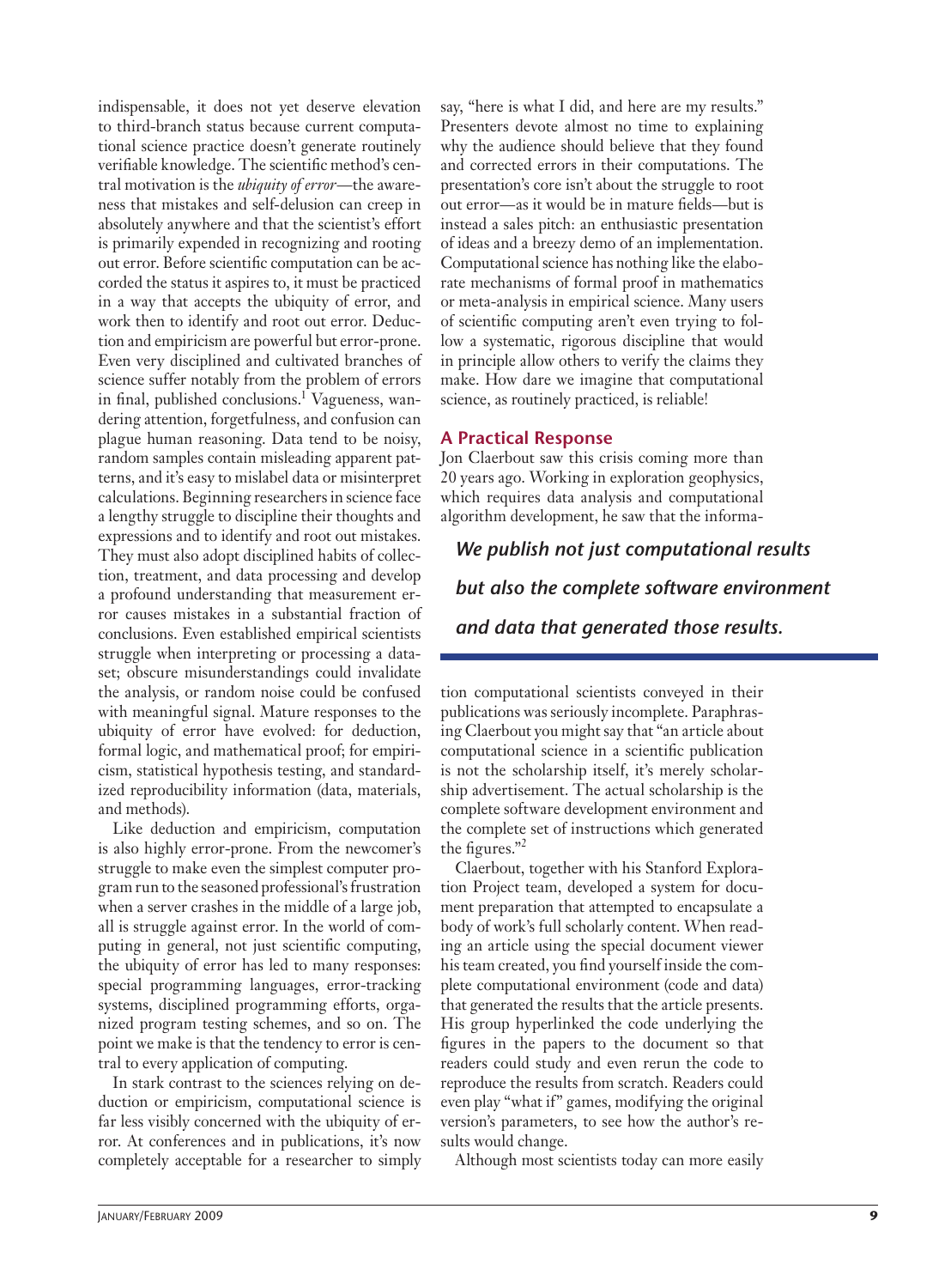

Figure 1. Citation counts for Wavelab by year. We found 690 citations in Google Scholar, with citations continuing from the mid 1990s until today.

understand these concepts than 20 years ago, and the technology is much easier to use today than it was then, scientists still don't widely practice or routinely demand this approach.

## **Our Own Efforts**

In the early 1990s, David Donoho learned of Claerbout's ideas and began to practice them in his own research. Roughly speaking, Donoho didn't trust himself to turn out good work unless his results were subject to the open criticism of other researchers. He also learned from experience not to believe that graduate students were doing the work they believed they were doing unless he studied and ran the code himself. Crossplatform, high-level quantitative programming environments, such as Matlab, were becoming standard tools.

Donoho's approach was to make sure that the details underlying the datasets, simulations, figures, and tables were all expressed uniformly in Matlab's standard language and computing environment and made available on the Internet which was, at that time, becoming a standard tool—so that interested parties could reproduce the calculations underlying a particular paper. He also decided to impose that discipline on students. At the time, he was working in computational harmonic analysis (wavelets, wavelet packets, and time-frequency methods), and few computational tools were available. After he and

his collaborators had written several papers on wavelets, Donoho was able to combine all the tools into a single package, Wavelab, which contained a unified set of wavelet and time-frequency tools, and reproduced all the calculations in those papers.

Wavelab is based on the Matlab quantitative computing environment, which has a programming language for manipulating matrices and vectors as well as useful plotting tools. Matlab runs on numerous operating systems, so it offers a programming language that's free of machine dependencies. Wavelab is installed as a Matlab toolbox and has been available online in some version since 1993. The original version had more than 700 files, including M-files, C-code, data, and documentation—it has since grown. For more information on Wavelab, see Jonathan Buckheit and Donoho's paper, "Wavelab and Reproducible Research."2

Although many Matlab toolboxes were available before Wavelab's release, it seems that Wavelab was the first effort to provide a toolbox specifically designed to reproduce results in a series of computational science papers. Research ethos at the time (and mostly since) wasn't to publish a complete reproducible package. Instead, researchers either did nothing to release algorithms and data to the outside world, or they published fragments of their environment, ignoring the notion of true reproducibility. The purpose of Wavelab was never to provide a complete "wavelet toolbox" for general-purpose use. However, because of the broad range of papers that were reproduced in the original Wavelab release, the package itself contained a fairly complete offering of wavelet transforms and time-frequencyanalysis tools. Teachers had also been using it and had developed numerous pedagogical examples. As a result, many users viewed it as free software that competed with commercial packages. In fact, the central motivation in the authors' minds was reproducibility; the papers in Wavelab became a kind of benchmark because the papers fully documented signal-processing techniques' performances in certain datasets. When developing other new techniques, researchers often used the Wavelab datasets and performance measures as a way to compare methods. Partly as a result, Wavelab became highly cited. We found that from 1996 to 2007, Wavelab received 690 citations from Google Scholar, and we studied 100 randomly selected citations in preparing this article (Figure 1 shows the citation count by year, and Table 1 categorizes usage patterns).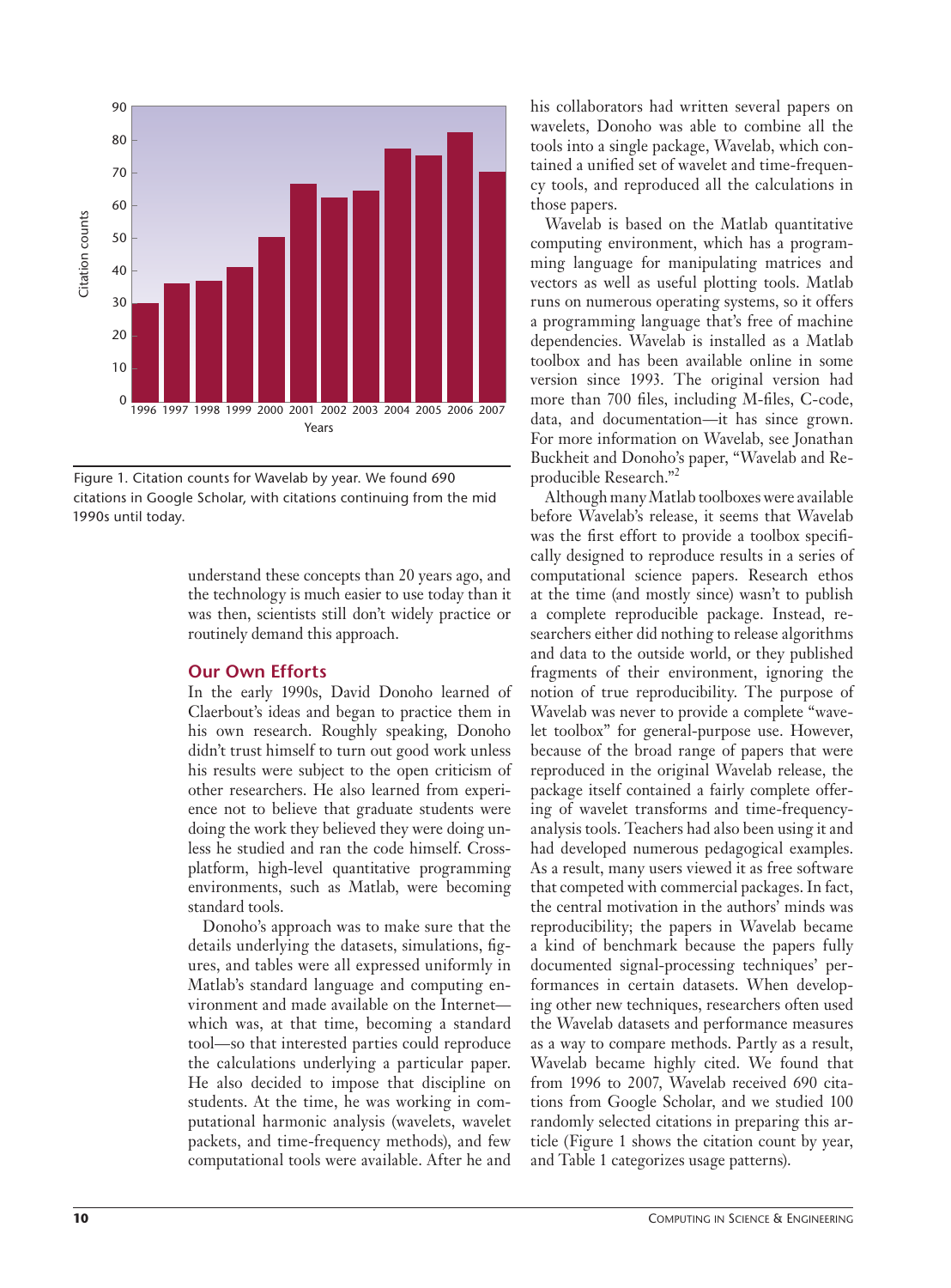## **Why Do This?**

Why did we feel it was important to proceed in this way? Several reasons are mentioned in "Wavelab and Reproducible Research,"<sup>2</sup> the thrust being that if everyone on a research team knows that everything they do is going to someday be published for reproducibility, they'll behave differently from day one. Striving for reproducibility imposes a discipline that leads to better work.

In pursuing full reproducibility, we fundamentally produce code for strangers to use. Although it might seem unnatural to help strangers—and reluctance to do so certainly impedes the spread of reproducible research—our term *stranger* really means anyone who doesn't possess our current short-term memory and experiences. In the heat of a computational project, we store many things in short-term memory that we need at that moment to use the code productively. Developing for a stranger means avoiding reliance on this soft, transient knowledge and, more specifically, codifying that knowledge objectively and reproducibly. Is it then really necessary to help strangers? We think that it is. Only if we work as if a stranger must use the code without complaint will we produce code that's truly reproducible.

In fact, we needn't think that we're doing something unnecessarily altruistic by developing code for mere strangers. There are some very important strangers in our lives:

- coauthors,
- • current and future graduate students,
- new postdoctoral fellows,
- • anonymous referees of our papers and grant proposals, and
- future employers.

We call them strangers because they wouldn't share all the short-term information we've recently accumulated in developing our current computational results. In fact, years from now, we ourselves will be such strangers, not remembering the myriad small details that accumulated in our minds during this project. It's not uncommon for a researcher who doesn't follow reproducibility as a personal discipline to forget how the software in some long-ago project was used, what its limitations were, or even how to generate an example of its application. In contrast, a researcher who has worked reproducibly can actually go to the Internet, find his own longago work there, download it, and use it in the same way that anyone else could. Thus, working reproducibly helps everyone, including our

| Table 1. Usage pattern analysis of Wavelab citations.*           |               |
|------------------------------------------------------------------|---------------|
| Use pattern                                                      | $\frac{0}{0}$ |
| Used algorithms in Wavelab to process data                       | 74            |
| Used both algorithms and datasets in Wavelab                     | 11            |
| Used only datasets from Wavelab                                  |               |
| Compared performance of algorithms with<br>algorithms in Wavelab | 12            |

*\*Selected citations in Google Scholar classified by the way the citing article used Wavelab.*

future selves. It seems that striving for truly reliable computational results is inseparable from dedicating our efforts to producing a package that anyone can run from scratch to reproduce our results.

## **Our Framework Broadens**

We've now worked within the reproducibility paradigm for 15 years, during which time we've tried to get our collaborators, students, and postdocs to participate. To help make this happen, we've created a family of toolboxes following the Wavelab framework:

- *Atomizer*, for sparse representation of signals by  $\ell_1$  minimization;
- *Beamlab*, for multiscale geometric analysis;
- • *Sparselab*, for sparsity-seeking decomposition and reconstruction;
- • *Symmlab*, for multiscale analysis of manifoldvalued data; and
- • *Spherelab*, for multiscale decomposition of data on the sphere.

All these toolboxes share a common arrangement of files and a common scheme for documenting and organizing the information. For more information on our research and tools, see the extended version of this article at www-stat.stanford.edu/~wavelab/Reproducibility.htm. An author working on a novel project can easily adopt the Wavelab framework: simply download one of these packages, study its file structure, and treat that structure as a model. Then, clone the general-purpose files in the package, rename them, and edit them to create an entirely new package in a different topic area.

Over time, the packages in question—particularly Wavelab—have grown through additions. Although many of these additions have come from doctoral students or postdocs in our group, we've also had contributions from *outsiders*, see the Web address in the preceding paragraph for URL links to several such examples, including those that fol-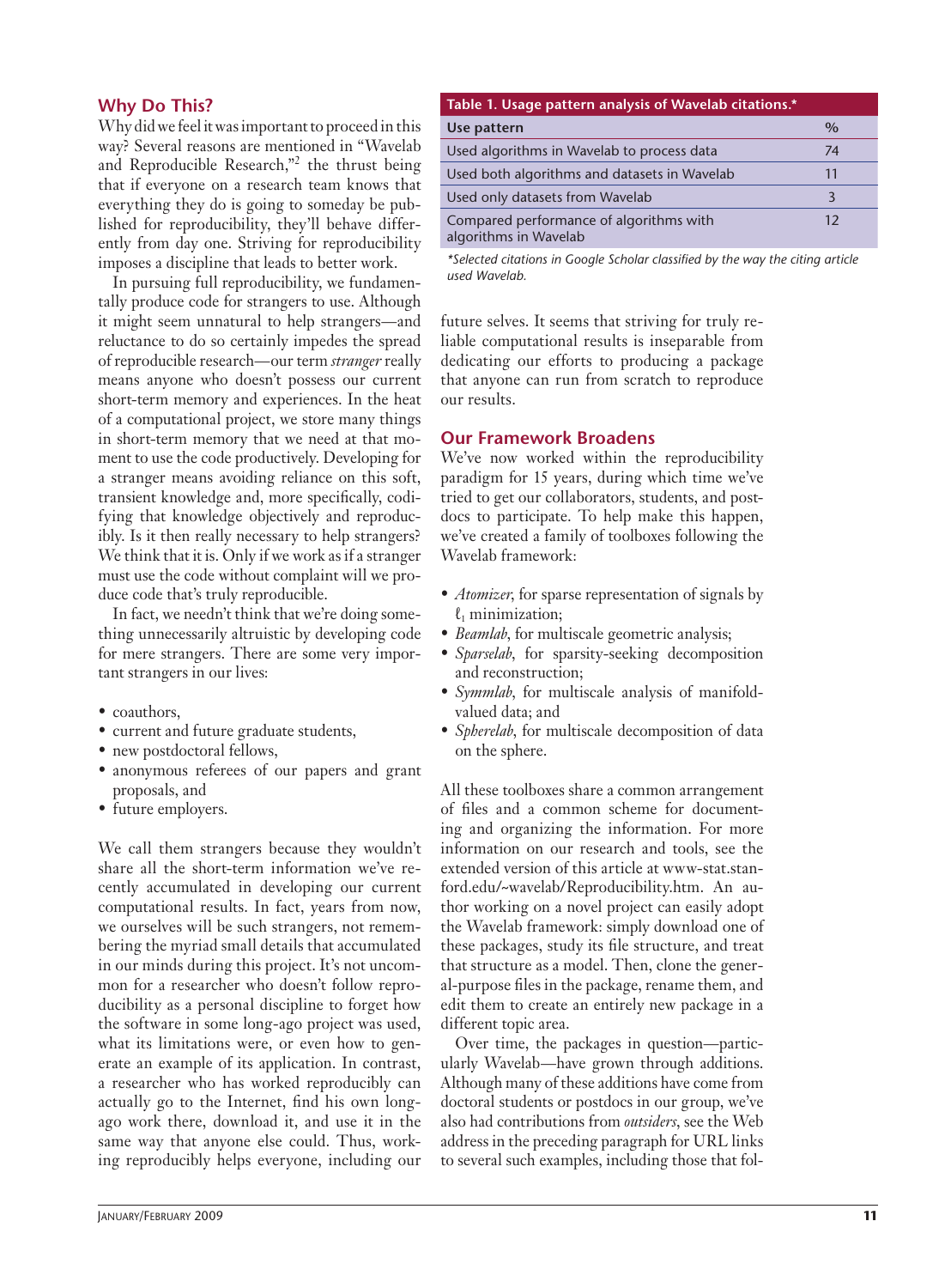

Figure 2. A recomputed and reproduced figure from the paper "Extensions of Compressed Sensing."*<sup>9</sup>* The box in the middle lists all the figure numbers in the paper; we reproduce here Figure 2 from that paper, but we could reproduce any other figure by clicking elsewhere in the list. Note the button in the lower right labeled *See Code*; clicking here reveals the underlying source code that generates this figure.

low. The framework's modular design is such that it's fairly easy to simply drop a new folder into a toolbox and create a new distributable archive. We've apparently inspired former students to develop their own frameworks.

- Emmanuel Candès at Cal Tech has worked with doctoral students Laurent Demanet, Lixing Ying, and Justin Romberg to produce two reproducibility-inspired packages—Curvelab for curvelet analysis and  $\ell_1$  Magic for  $\ell_1$  minimization,
- Xiaoming Huo in the School of Industrial Systems and Engineering at Georgia Tech has released the package CTDLab, which solves "connect the dots" problems.<sup>3</sup>

Researchers elsewhere have built packages that build on our framework (for Web addresses, see this article's extended version, cited earlier):

- • Jalal Fadili, in the Groupe de Récherche en Informatique, Image, Automatique et Instrumentation de Caen, has developed an open software package called MCALab.
- • Stephane Mallat of Ecole Polytechnique has written a major book using our approach, $4$  in which he uses Wavelab to generate all the figures and examples—this code is included in recent releases of Wavelab.

Books reach a major milestone when published in

a foreign language. The analogy for a software package: translation to another computer language. Astronomer Amara Graps developed the "IDL Wavelet Workbench,"5 based partially on the Wavelab package. IDL is a popular computing environment for astronomical data analysis. We next briefly describe three recent toolboxes developed in our framework.

## **Sparselab**

Modern research in computational harmonic analysis has shown that many kinds of signal content are highly compressible in an appropriate transform domain. Thus, images are compressible in the wavelets domain, acoustic signals can be compressible in the local cosine domain, and so on. This is the modern information era's central phenomenon—we exploit it every time we download movies and music from the Web or use a cell phone to view multimedia content. Compressibility can be explained simply. The transformed signal is *sparse*: many values are essentially zero and can be ignored.

Sparsity has fundamental advantages beyond mere data compression. Amazingly, an underdetermined system of equations might well have many solutions but only one highly sparse solution.6,7 This is the foundation of *compressed sensing*, a rapidly developing field driven by the discovery that when a signal has a highly sparse transform, the required number of measurements is proportional not to the size of the uncompressed signal but instead to the size of the compressed signal.<sup>8</sup>

Sparse representation is a rapidly developing field. The ISI Thompson index classified the topic of "sparse solution of underdetermined systems of linear equations" as a new research front in May 2005. The journal *IEEE Signal Processing* named a core paper reproduced by Sparselab, "Extensions of Compressed Sensing," as its most-cited paper in 2006.9 By our count, in 2008, roughly 50 papers with some variant of the words *compressed sensing* appeared in *Magnetic Resonance in Medicine*, and the March 2008 issue of *IEEE Signal Processing* magazine (circulation 20,000) was devoted to this topic. Besides compressed sensing, Sparselab covers subtopics such as statistical model selection. Ten researchers have contributed software, and as many as three people contributed their time to support and maintain the package. One of this article's coauthors, Victoria Stodden, managed the creation of this reproducible research software package as a component of her doctoral thesis.<sup>10</sup>

Sparselab is both a vehicle for authors in the field to make their papers fully reproducible and a source of established problems and algorithms for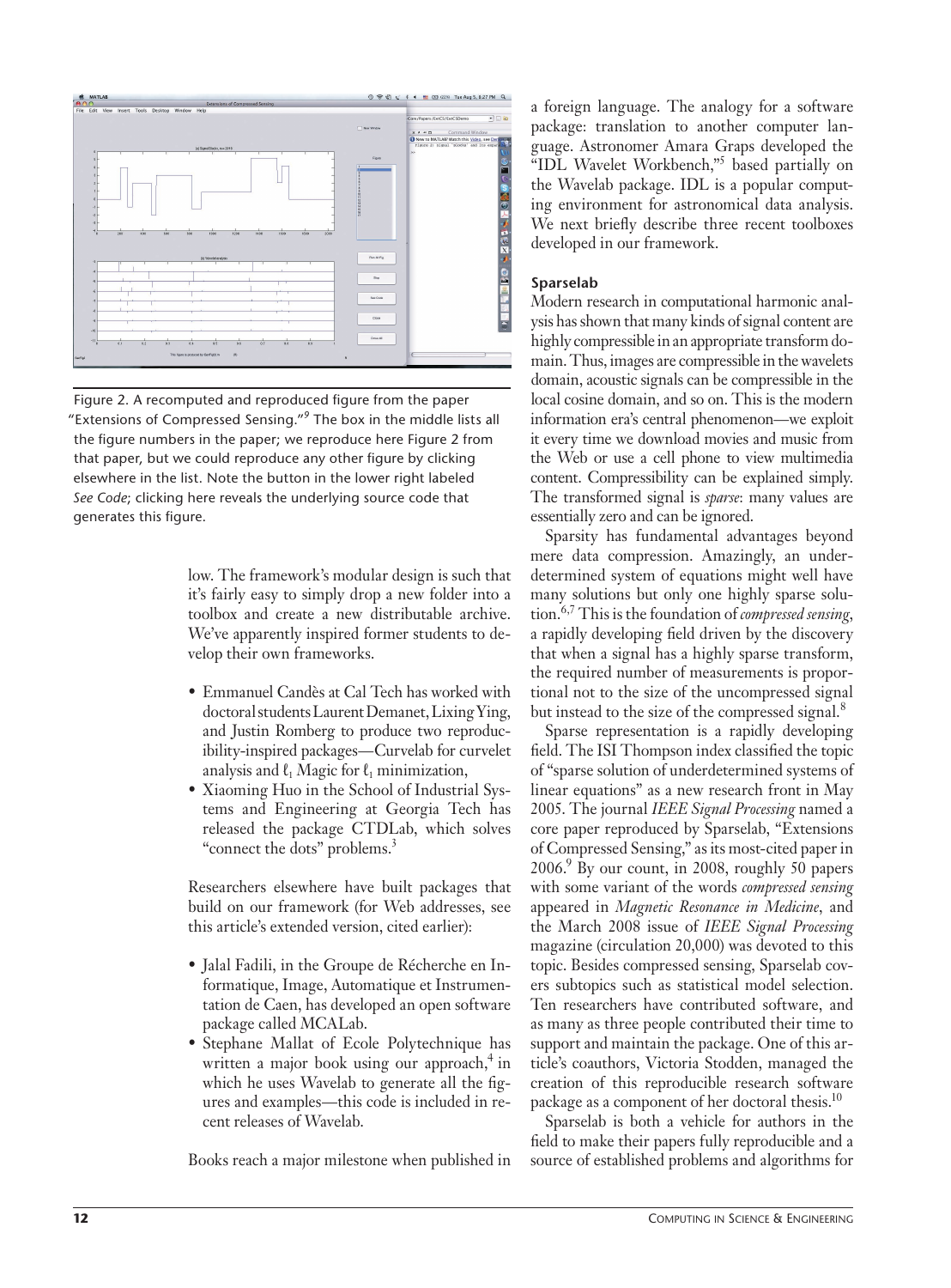sparse representation. We released Sparselab in 2006 at http://sparselab.stanford.edu, and the latest version, Sparselab 2.1, has been downloaded more than 7,000 times in 2008 alone. A casual search turned up more than a dozen papers that have used Sparselab to generate their results, and the tool is still evolving through volunteer contributions.

The package has a user interface that goes beyond merely reproducing published results. It has a convenient graphical interface that lets users easily make variations on experiments in the published papers; see Figure 2 for an example of this user interface.

The core package has 663 files and folders, mostly associated with articles. Sparselab also includes some code for general algorithms, such as Michael Saunders' primal-dual method for convex optimization.

Reproducibility can accelerate progress in a hot field and implicitly creates a source of challenging problems and datasets. Many researchers are interested in comparing their own novel algorithms with the algorithms first published in the Sparselab package. This, in turn, leads those researchers to cite reproducible papers in Sparselab. Some of those early researchers later contributed their own algorithms to the package, thus making it even more authoritative as a source for compressed sensing and related applications of sparsity-seeking methods.

#### **Symmlab**

Traditionally, computational harmonic analysis works with arrays of numbers. Many new technological and scientific datasets don't contain traditional numbers; instead, measurements pinpoint locations on curved surfaces and manifolds. Human motion data provides a simple example. The measurements quantify a configuration of the principal joint angles in the human body (elbows, wrists, and so on). Such data are not an arbitrary collection of numbers, because the joint angles must be mutually consistent. If we view them as specifying points in a manifold, all the consistency conditions are naturally in force. The configuration manifold in question is a product of numerous copies of the Lie groups *SO*(2) and *SO*(3)*,* one copy for each joint. Here, *SO*(*k*) refers to the collection of orientations of a *k*-dimensional orthogonal coordinate set in *Rk* . The choice of *SO*(2) versus *SO*(3) depends on the type of flexibility available in a specific joint. Aircraft orientation data provide another example, in which the data express the aircraft's orientation as a function of time. You can convert traditional aircraft orien-



Figure 3. *SO*(3)-valued data: aircraft orientation as function of time. A tripod with blue, red, and green vectors indicates each instant's orientation. The wild variation in orientation near the series' end indicates that the airplane lost control and crashed.



Figure 4. Aircraft orientation's wavelet transform, organized by scale (vertical axis) and time (horizontal axis). Each wavelet coefficient (not presented here) is a Lie algebra *SO*(2) element; the display presents each coefficient's norm. The large coefficients at coarse scales and at the series' end at fine scales demonstrate that the aircraft's motion was smooth until control was lost, at which time motion became energetic at all scales.

tation coordinates—pitch, roll, and yaw—into an *SO*(3)*-*valued representation (see Figure 3).

It turns out that you can model a very broad collection of manifold-valued data using an elegant class of manifolds called Riemannian symmetric spaces. Such manifolds, in turn, permit an elegant systematic notion of wavelet transform.11 Figure 4 presents aircraft orientation data's *SO*(3)-valued wavelet coefficients. Sym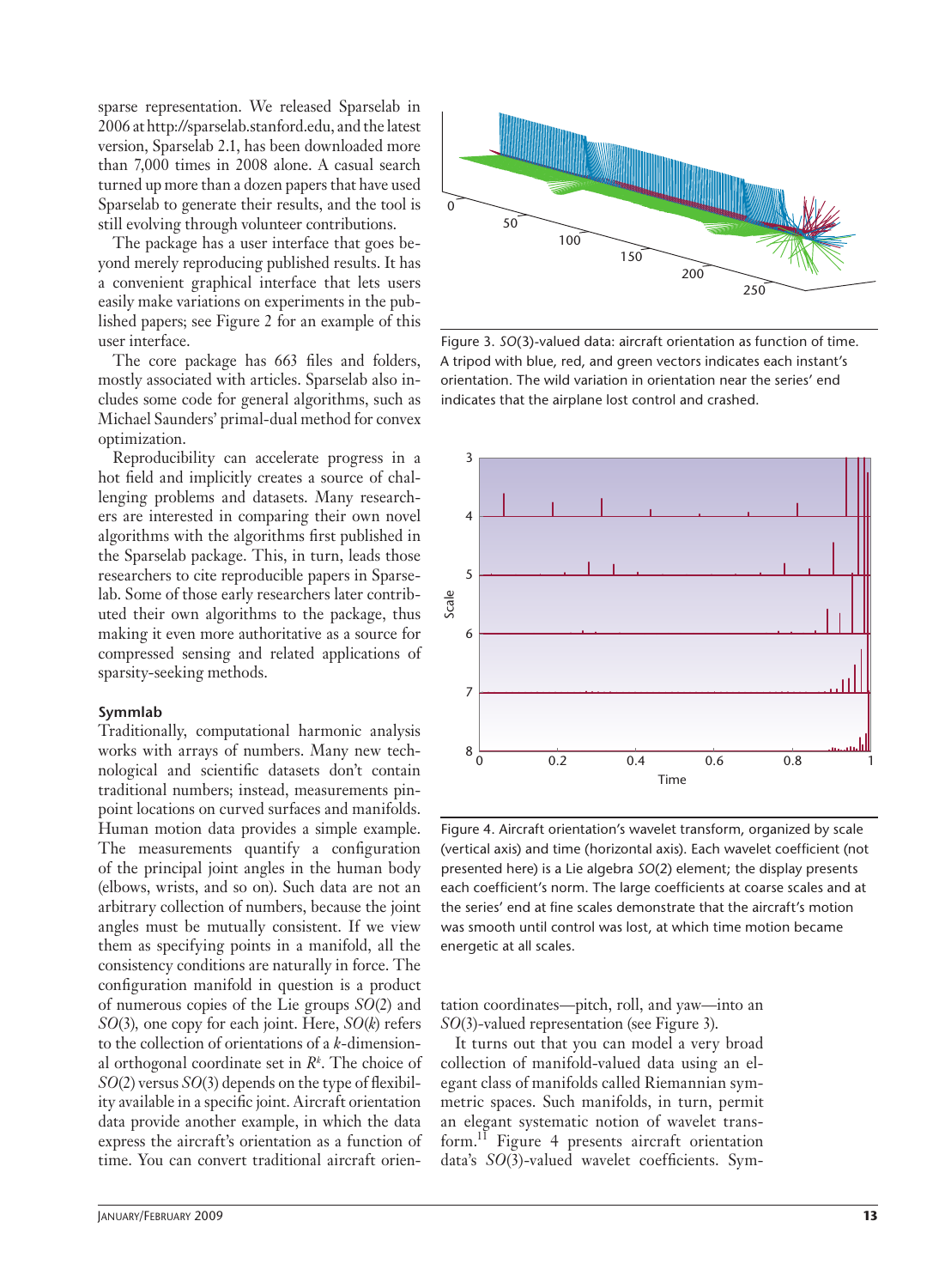mlab, a Matlab toolbox, plays the same role for symmetric-space-valued data that Wavelab plays for more traditional data. It can reproduce "Multiscale Representations for Manifold-Valued Data," a paper by Inam Ur Rahman and his colleagues<sup>11</sup> and Rahman's thesis,<sup>12</sup> and it might be the first available toolbox for manifold-valued data's multiscale analysis.

Symmlab follows the Wavelab framework, with valuable improvements related to developments in later packages such as Sparselab. Compared to its sister packages, there is a great deal of emphasis on providing new and interesting datasets. Symmlab raises awareness of manifold-valued data and makes available tools to analyze such data. You might even view the paper's main contribution $<sup>11</sup>$ </sup> as the formalization of this need. Here, reproducibility is important more for the diffusion of the datasets rather than the results.

The datasets available in the download come from diverse sources:

- • weak-gravitational-lensing data from astronomy,
- motion-capture data in animation,
- • aircraft-motion data from aviation,
- time-varying-deformation-tensor data from geophysics,
- • diffusion-tensor data from medical imaging,
- subspace-tracking data from array signal processing,
- wind-direction and speed data from climatology, and
- synthetic-aperture-radar- (SAR-) interferometric data from remote sensing.

The Symmlab package is available at www-stat. stanford.edu/~symmlab. It contains more than 100 M-files, including core algorithms, utilities to generate synthetic data, and visualization tools. The Web site contains instructions and documentation for registering, downloading, installing, and using the package. Rahman and his colleagues' paper describes technical details about the algorithms and can also be downloaded from this Web site.<sup>12</sup>

This toolbox demonstrates an important advantage of reproducible research: reproducibility is a way to rapidly disseminate new problems and illustrate new data types. In this case, the person downloading Symmlab might be uninterested in wavelets per se but very interested in symmetricspace-valued data and other fascinating application areas. The interested reader can download, install, verify, see the raw data, and learn about the problems a reproducible paper addresses, rather than the mathematical solutions it proposed. Exact reproducibility has side effects from publishing the underlying data and the algorithm, not just the intended result.

#### **Spherelab**

Traditional wavelet analysis concerns data that take real values and are organized by a Cartesian parameter such as time (for example, an equispaced sampling in time) or two-dimensional space (for example, a regular Cartesian grid in the plane). However, in the Earth sciences, aviation, atmospheric sciences, and astronomy, many important datasets measure properties of various locations on the sphere. Such settings require wavelet transforms adapted to spherically organized data.

There are many systems of coordinates on the sphere. The Healpix system is the basis for much recent work in observational cosmology (http:// Healpix.jpl.nasa.gov). The major astronomical organizations—NASA and the European Southern Observatory—adopted the Healpix system to organize and process their data. They sponsored an open source software package performing Healpix manipulations; it includes Fortran 90, IDL, and C++ sources. Although relatively new and little known to outsiders, scientists and engineers in many other fields could profitably use Healpix.

The article "Multiscale Representation for Data on the Sphere and Applications to Geopotential Data"<sup>13</sup> develops wavelet representations for Healpix-organized data. Spherelab is a Matlab toolbox that lets readers reproduce calculations from that paper. Morteza Shahram developed Spherelab as part of his postdoctoral fellowship at Stanford; his sponsor wanted him to develop a new kind of wavelet for spherical data that would cooperate with traditional spherical harmonics expansions. Astronomers developed the Healpix grid as a pointset on the sphere so that researchers could perform fast spherical harmonics expansion evaluation; this makes the Healpix grid particularly natural for wavelet development that cooperates with spherical harmonics.

Because of sponsor interest, Shahram specifically focused Spherelab on geopotential applications, where researchers must evaluate different geo-related quantities and improve current geopotential models as they collect new measurements. The main deliverable was a system for compressing and decompressing a geopotential field on the sphere much more rapidly than possible by traditional spherical harmonics expansions.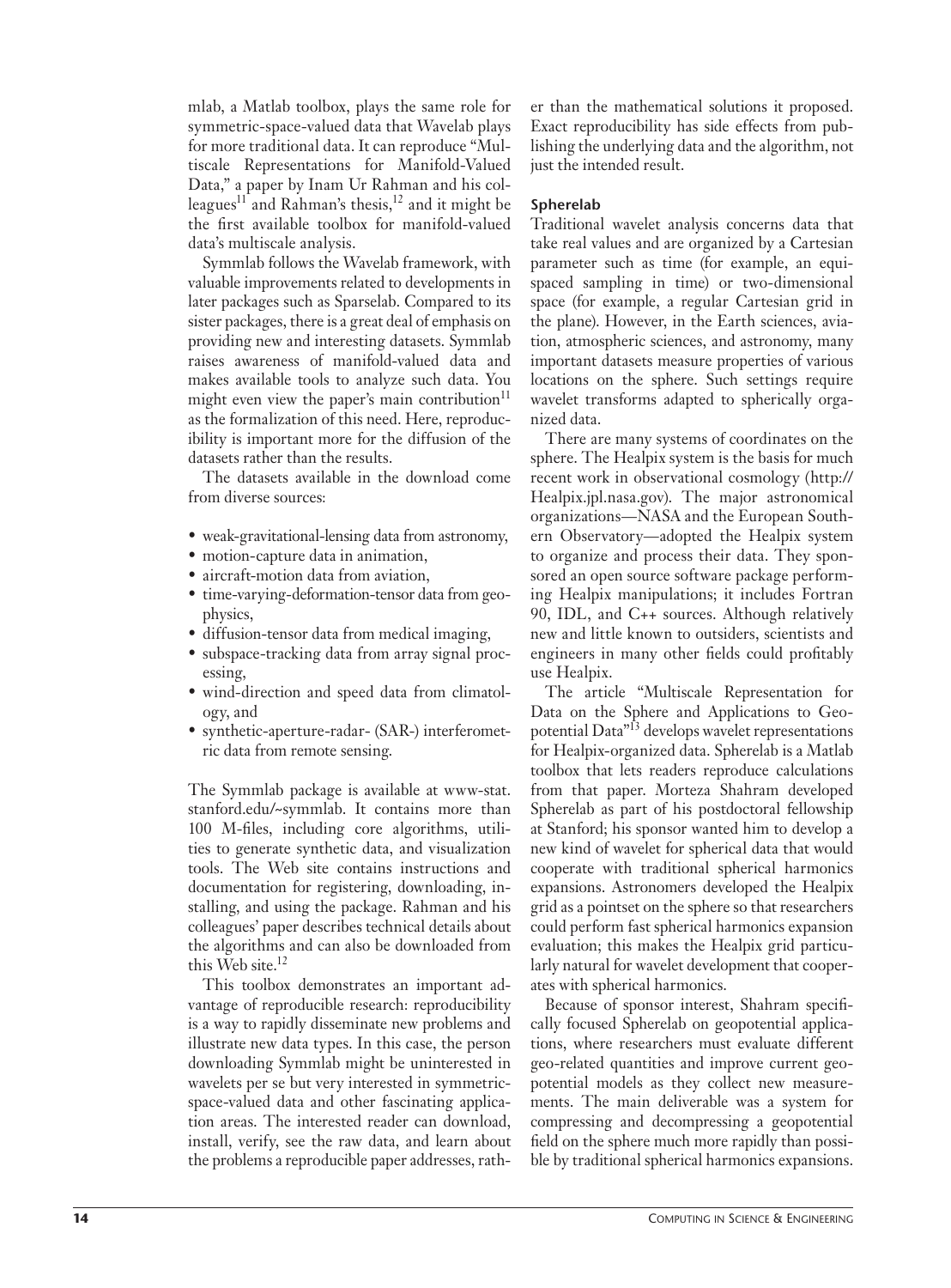Shahram's article $^{13}$  demonstrates that Spherelab achieved this milestone, and reproducing those results verifies this.

Spherelab should be an easily accessible and useful tool for non-geopotential applications, such as 3D object rendering in computer graphics. Spherelab includes tools for conversions between Healpix and Healpix wavelets, refinement schemes on the sphere, statistical analysis, demos, test files, and so on. Overall, this package has roughly 150 main files and about the same number of test files. Figure 5 shows a multiscale decomposition of the global geopotential.

Spherelab demonstrates that reproducibility is a way for research sponsors to ensure that funded research will assume tangible forms. In this case, the sponsor wasn't at all interested in the academic paper but rather in the software producing results in that paper. The sponsor could download, install, verify proper code function, and see that his or her money was well spent.

# **Reproducibility as Software Publishing**

Full-blown reproducibility requires publishing code to regenerate computational results. Consequently, an adherent reproducibility becomes a software publisher. This could be a new experience for academics, and it surely adds a new set of issues to deal with—here are a few.

## **Tech Support**

We hear many positive comments from our software users, but several times a year, we hear of problems in one of our packages. Typically, these are mundane issues, most frequently related to installation. Occasionally, more serious issues occur, often to do with the release of a new version of Matlab.

Tech support is both a burden and an opportunity. We often assign tech support tasks to graduate students who are just starting their doctoral research. This gives the student a chance to realize early on that strangers really will download and try to use published code and that mistakes in such code will lead to problem reports. This experience, we believe, makes students aware that it's important to do high-quality and lasting work in their software development efforts. They quickly realize that we really do mean it when we say all their computational work might someday be subject to public scrutiny.

## **Code Maintenance**

Much of the original Wavelab package's Matlab code was written 15 years ago, but still runs cor-



Figure 5. Multiscale decomposition of global geopotential using Healpix wavelets. The new high-resolution EGM-06 dataset became available in 2006; it's used in aircraft navigation and contains unprecedented data density. Different panels represent different scales of the Healpix wavelets decomposition; fine-scale features near mountain ranges and continental boundaries are evident.

rectly. We needed to change a few basic utility functions over the years, but otherwise, much of the code still runs without problems. This validates Matlab's role as a uniform computational environment for delivering reproducibility across hardware and operating system variations.

The bulk of the work involved in maintaining the code concerns problems that have arisen with major changes in Matlab or in the underlying operating system. This, again, isn't all bad: graduate students in the early stages of their doctoral careers assigned to maintenance tasks will learn that we intend to keep the code working for many years to come and will learn about potential problems involved in doing so. This awareness can prepare students to do a better job in their own future projects.

#### **Maintaining a Web Presence**

Of course, reproducibility means publication over the Internet. This requires setting up and maintaining a Web site, which again can be informative and educational but occasionally timeconsuming. However, it seems to be getting easier all the time.

## **Reflections**

Fifteen years of experience with reproducibility provoked numerous discussions with other researchers about the need for and effectiveness of this initiative. We offer a few take-away points.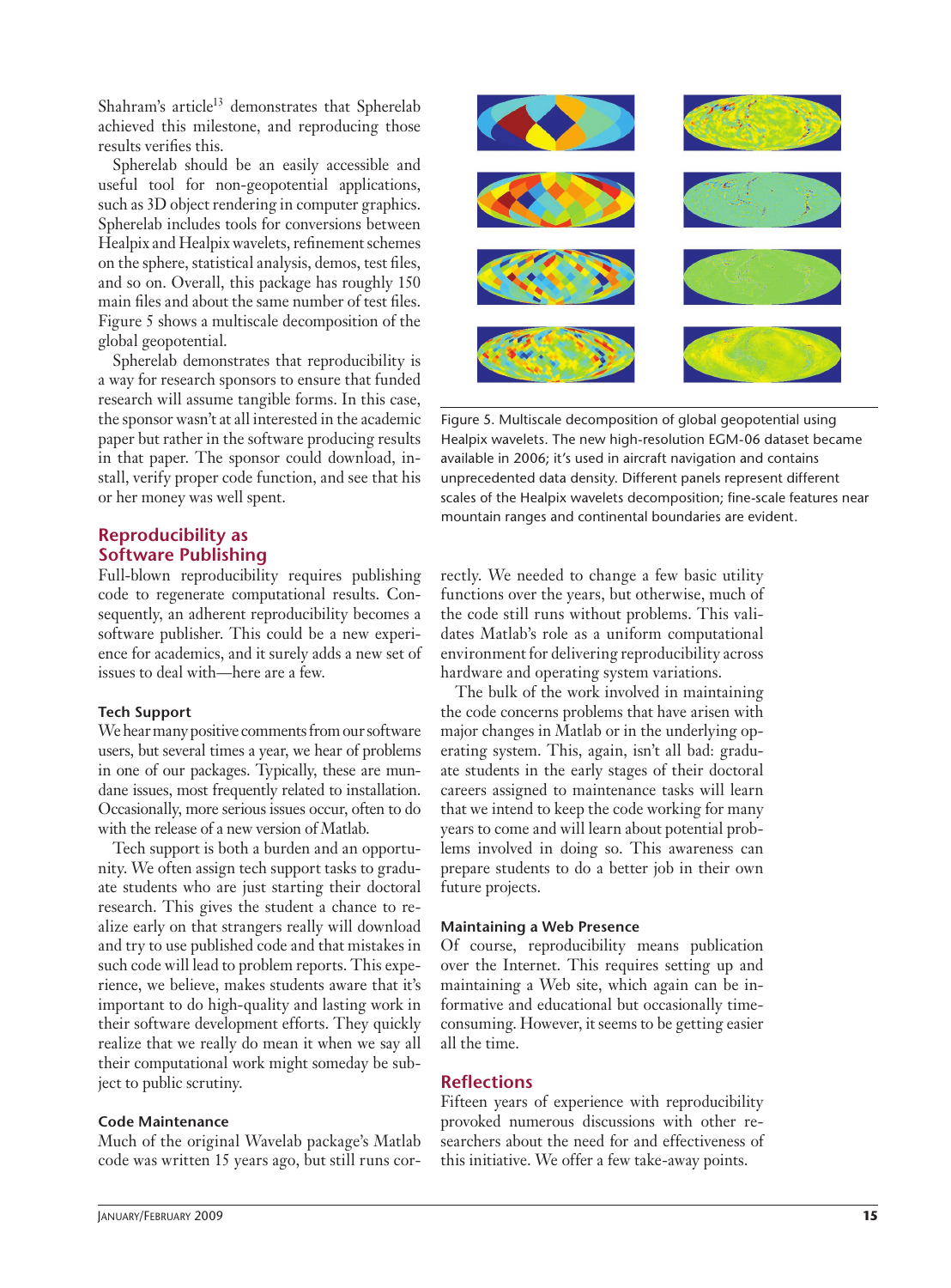## **Has It Worked?**

Reproducible research has impact. Google Scholar displays thousands of citations of the core papers reproduced by Wavelab and Atomizer; there are already hundreds of citations of Sparselab's still very recent core papers. Many people have now used the software in these packages, which appears to perform as originally hoped. This is what reproducibility really delivers.

#### **When Did It not Work?**

Numerous examples of reproducible research emerged from our efforts over the past 15 years, but we can cite examples of reproducibility. Exceptions fall in three categories:

- • *Postdocs*. By and large, postdocs are in a hurry to publish and would prefer to work the way in which they're accustomed rather than absorb some new way of working—and who can blame them?
- • *Theorists*. For the most part, a theory paper might have a few diagrams in it and perhaps a numerical calculation, but the theory student probably hates computing anyway and sees no need to develop more disciplined ways of doing computational research.
- • *One-off projects*. We did a few computational projects that might have benefited from reproducibility, but were too small-scale to justify building an entire toolbox that must then be maintained. Also, there was no prospect of any of the authors continuing their research in the given direction, so motivation for the required investment was very weak.

An advisor can't force reproducibility on collaborators. Researchers must believe that reproducibility is in their best interest. Postdocs, in particular, are generally panicked about their future prospects and tend to be short-sighted—although not always: Thomas Yu, Georgina Flesia, and Morteza Shahram prove that some postdoctoral scholars are willing to work reproducibly.

#### **Quick Answers to Knee-Jerk Objections**

Many researchers exhibit an instinctive aversion to working reproducibly; when they vocalize their instincts, we give them the following winning responses.

*Reproducibility takes time and effort.* Response: Undeniably true. If our only goal were getting papers published, we would get them published sooner if we didn't have to also worry about publishing correct and polished code. Actually, our goal is to educate future researchers; this takes time and requires effort. Moreover, if we view our job in graduate education as actually reviewing and correcting students' work, this is dramatically easier to do if they work reproducibly—so, in many cases, there's actually less total time and effort than otherwise.

*No one else does it, so I won't get any credit for it.*  Response: Partly true. Few people today work reproducibly. However, for exactly this reason, if your code is available, your work will get noticed and actually used, and because it'll get used, it'll eventually become a reliable tool. Would you prefer that other researchers not trust your work or ignore it or that someone else's implementation of your idea become better known simply because they make it available?

*Strangers will use your code to compete with you.* Response: True. But competition means that strangers will read your papers, try to learn from them, cite them, and try to do even better. If you prefer obscurity, why are you publishing?

*My computing environment is too complicated to publish like this.* Response: This seems a winning argument if you must work on a 10,000-node cluster using idiosyncratic hardware. But if so, should anyone believe that your obscure computing environment is doing what you say it does? Also, how can you believe it? Shouldn't you test a subset of your computations in a standard environment, instead of in an idiosyncratic one, and then verify that you obtained identical results? Isn't reproducibility more important in this case, not less?

#### **Sober Answers to Thoughtful Objections**

Some researchers have been able to vocalize thoughtful objections to reproducibility; here are a few such objections, together with what we view as winning arguments.

*Reproducibility undermines the creation of intellectual capital.* Instead of building up a comprehensive set of tools in a lab over years, you give the tools away for free, before they ripen. This prevents a researcher from developing a toolkit in the course of a career.

*Response:* A postdoc could argue this with some justification, but not a senior researcher. For a senior researcher running a lab in which doctoral students come for a time and then leave, the only way to actually ensure the creation of valuable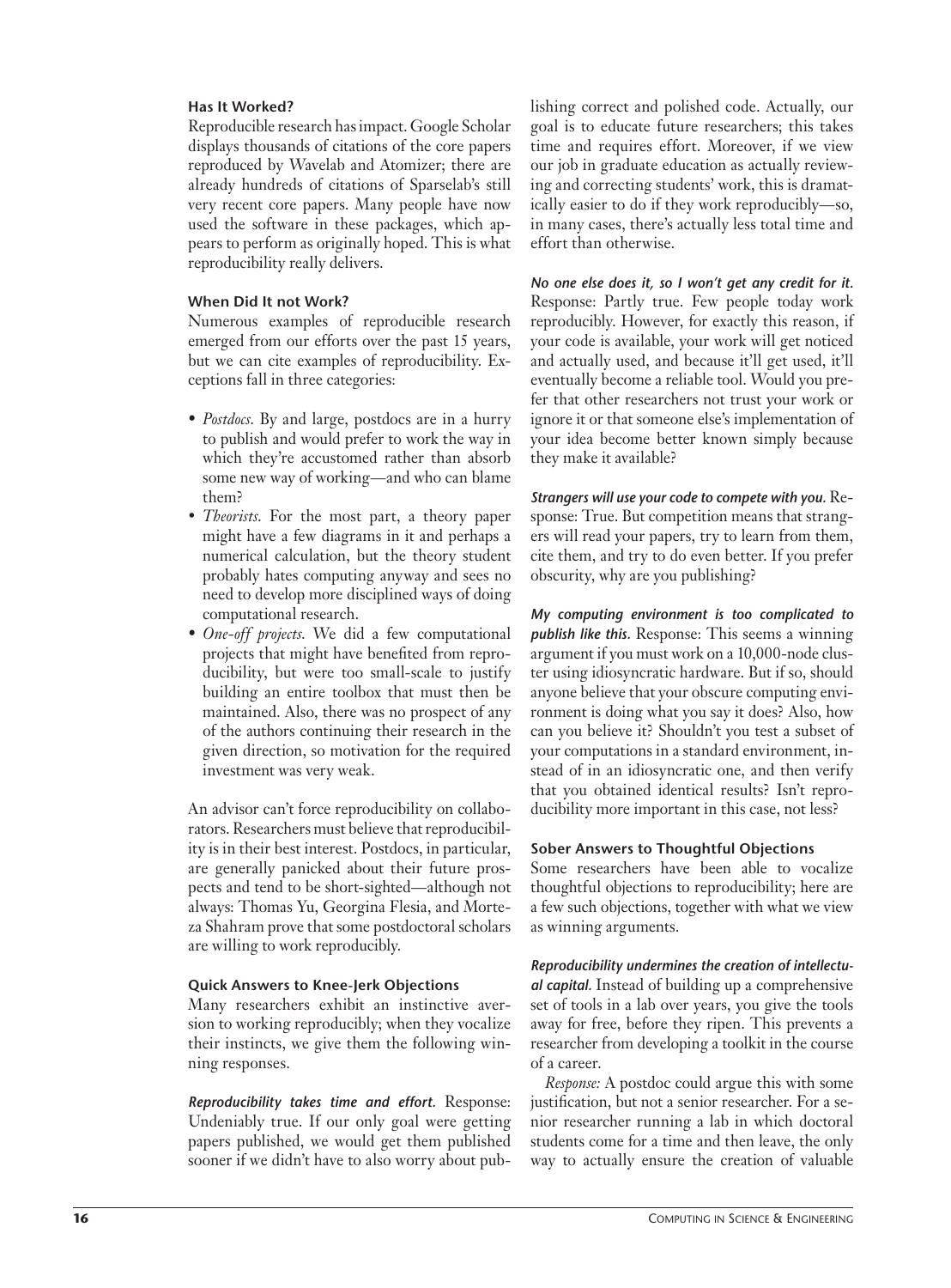capital is to require students to work reproducibly, so that something of value can be created under the scrutiny and emendation of others—including the senior researcher. For postdocs specifically: if you intend to someday be a senior researcher, shouldn't you learn today how to best organize substantial computational projects in a way that you and your colleagues can benefit from them in the future? Won't your skills impress potential employers more if you can show them that your work is reproducible and transparent to them? Won't potential senior collaborators view you as a more valuable partner if they believe they can work transparently with code that you develop? Isn't getting noticed a problem for postdocs? Wouldn't other people using your code be the same as getting noticed?

#### *Reproducibility destroys time-honored motivations for collaboration.* Traditionally, science is developed

through collaboration in which scientists visit each others' laboratories and share tools and ideas in quid pro quo arrangements. This promotes the spread of ideas through close human contact, which is both more humane and more likely to lead to educational and intellectual progress. If people don't need to collaborate because they can just download tools, science's social fabric is weakened. As science is primarily a social entity, this is quite serious.

*Response:* This is the intellectual capital argument in disguise. Reproducibility is important within one laboratory or a team of investigators or even for future use of the same code by the same investigator. If you were working in a secret establishment, air-gapped to the outside world, working reproducibly would still make sense. The issue is thus not reproducibility, but widespread publication. You always have the option to work reproducibly but then modify or skip the last step—namely, giving away your code. You can even provide remote, partial, controlled access to the computing environment underlying a research project. The traditional approach is to publish only the binary code and not your calculation's source code. A more modern approach is to set up a Web server that lets outsiders access proprietary algorithms in client-server fashion. Outsiders would not see source code of key algorithms but would instead upload their own datasets to the server that those algorithms would process. Upon completion, outsiders would then download results from the server. This server architecture also solves the problem of keeping data private while letting others reproduce

calculations. The server could apply algorithms to preselected private datasets that reside on the server only. The server architecture lets others check an implementation's accuracy and timing results while not giving away proprietary algorithms and data.

*Reproducibility floods journals with marginal science.*  People will just download reproducible papers, make one tweak, and then modify the original paper in a few lines and resubmit a new paper.

*Response:* This phenomenon is probably real (our conclusion from anecdotal evidence), but trivial mechanisms exist for this problem, such as routine rejection of papers embodying tiny variations.

*True reproducibility means reproducibility from first principles.* It proves nothing if I point and click and see the numbers I expect to see. It only proves something if I start from scratch and build my version of your system and get your results with my implementation.

*Response:* If you exactly reproduce my results from scratch, that's quite an achievement! But it proves nothing if your implementation fails to give my results because we won't know why it fails. The only way we'd ever get to the bottom of such a discrepancy is if we both worked reproducibly and studied detailed differences between code and data.

aerbout's original idea envisioned<br>
people working from a hyperdocu-<br>
ment interface where, as they read an<br>
article, they could click on a figure,<br>
see the underlying code, and study or even rerun people working from a hyperdocument interface where, as they read an article, they could click on a figure, it. Our approach falls far short of this Utopian vision. We give the sophisticated Matlab user the ability to repeat our computations, access our Mfiles, and access our datasets.

Many people who find reproducibility interesting do so for reasons we wouldn't have predicted that is, they want to understand one small detail or look at one aspect of a dataset. A fancier user interface might make the package less useful to the people really interested in reproducing computational science and really capable of understanding what's going on.

Nevertheless, we can see many ways to modernize our framework. A principal development of the past five years is the spread of social networking, Wikipedia, SourceForge, and related phenomena. Deploying such ideas in connection with reproducible research might let anonymous users post